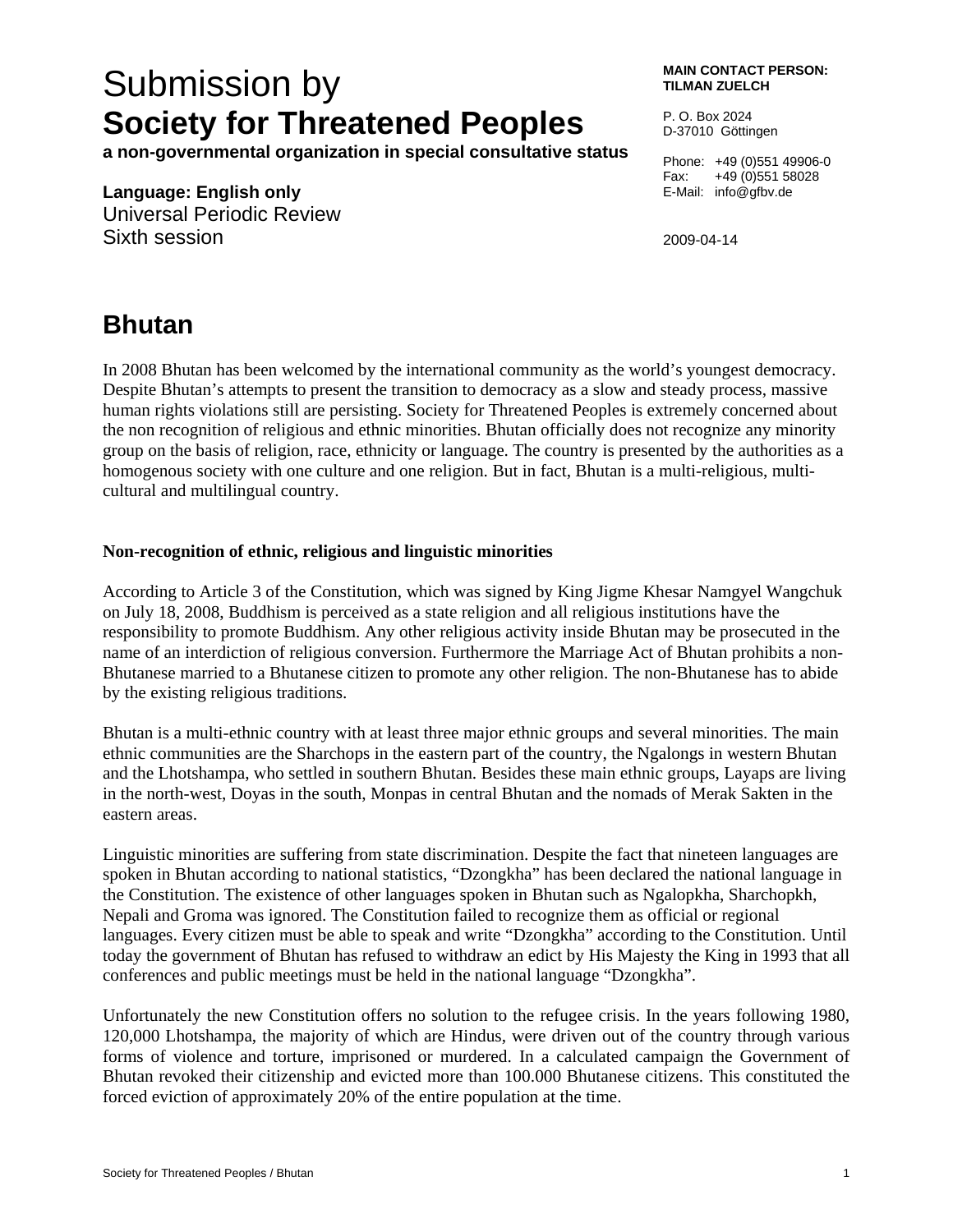In January 2008 about 110,000 refugees lived in seven refugee camps in south-eastern Nepal and were assisted by the United Nations High Commissioner for Refugees (UNHCR). About 20,000 live in the northern Indian states of Assam and West Bengal. Around 10,000 children have been born in the camps.

According to critical voices from Bhutan and human rights groups in the refugee camps in Nepal, two decisive factors came together to start this "civil war from the top down." One the one hand, a democracy movement in Nepal (the close by country west of Bhutan) succeeded in reducing king Birendra's absolute power to a constitutional monarchy in the 1980's. On the other hand, a census in Bhutan in 1980 showed that the Nepali-speaking south Bhutanese, the so-called Lhotshampa, constituted 53% of the overall population. By contrast, the proportion of the Ngalongs (the ethnic group constituting the power elite surrounding the king) was said to be only 16% of the population. Moreover, the at that time governing King Jigme Singye Wangchuck alleged that in the former kingdom of Sikkim - the direct western neighbour of Bhutan - an emigration policy and democracy movement initiated by the Nepalese in prior years has resulted in a slow decline of the Ngalong population to minority status. In the end, Sikkim became a Nepali-dominated federal state of India.

Even the new Constitution ensures that there will be no solution to the refugee crisis in Bhutan. Article 6 which regulates the citizenship stipulates that it is nearly impossible for a Lotshampa-refugee to get citizenship by naturalization. To apply for citizenship they must fulfil seven conditions which nearly are impossible to proof. Among other conditions they had to proof that they lawfully resided in Bhutan for at least fifteen years, that they have not spoken or acted against the King and that they are able to speak and to write "Dzongkha".

In the year 2003, Bhutan agreed to accept the return of a limited number of refugees who were verified as genuine citizens of Bhutan. But the Government of Bhutan failed to implement this policy and no refugees were allowed to return. Despite fifteen rounds of bilateral talks between Nepal and Bhutan, the Kingdom has failed to deliver any meaningful solution the massive refugee crisis. The Government of Nepal acknowledged in July 2007 the failure of the bilateral discussion process and declared that the Government of Bhutan was unwilling to search for a solution of the crisis.

Regarding the unwillingness of Bhutan and the plight of the refugees waiting since 18 years for a solution of the crisis and hoping to return to their ancestral land the international community decided in the year 2008 to offer resettlement in third countries to the refugees. The USA has pledged to resettle at least 60.000 refugees in the US. Canada and Australia each offered to provide asylum to 5.000 Lotshampa. In the year 2008 over 8000 Bhutanese refugees have left their camps in Nepal to be resettled to different Countries: The USA has received 7547, Australia 3993, New Zealand 129, Canada 40, Netherlands 27, Norway 24 and Denmark 13. A new group of 31 refugees arrived in the Netherlands at the end of March 2009. Some 16.000 refugees are expected to leave Nepal for resettlement in third countries in 2009.

The UNHCR is pleased with the international commitment to solve the crisis, but among the refugees and human rights organisations there is much criticism. With hunger strikes refugees protested against the refusal of the Bhutanese Government to accept the repatriation of their citizens. The resettlement means that there will be no more chance for Lotshampa to return to their ancestral land and that the international community is abandoning its pressure on Bhutan to accept the return of the refugees. Furthermore many reports from resettlement areas in different countries are indicating that successful integration of these refugees will be extremely difficult. It makes no sense to resettle refugees of a Himalayan kingdom to the Bronx of New York City, as it has been done in the year 2008. The cultural shock will be so sharp that integration nearly will be impossible. Resettlement to third countries will be no solution to most of the refugees to preserve their culture, religion and their family and social structure.